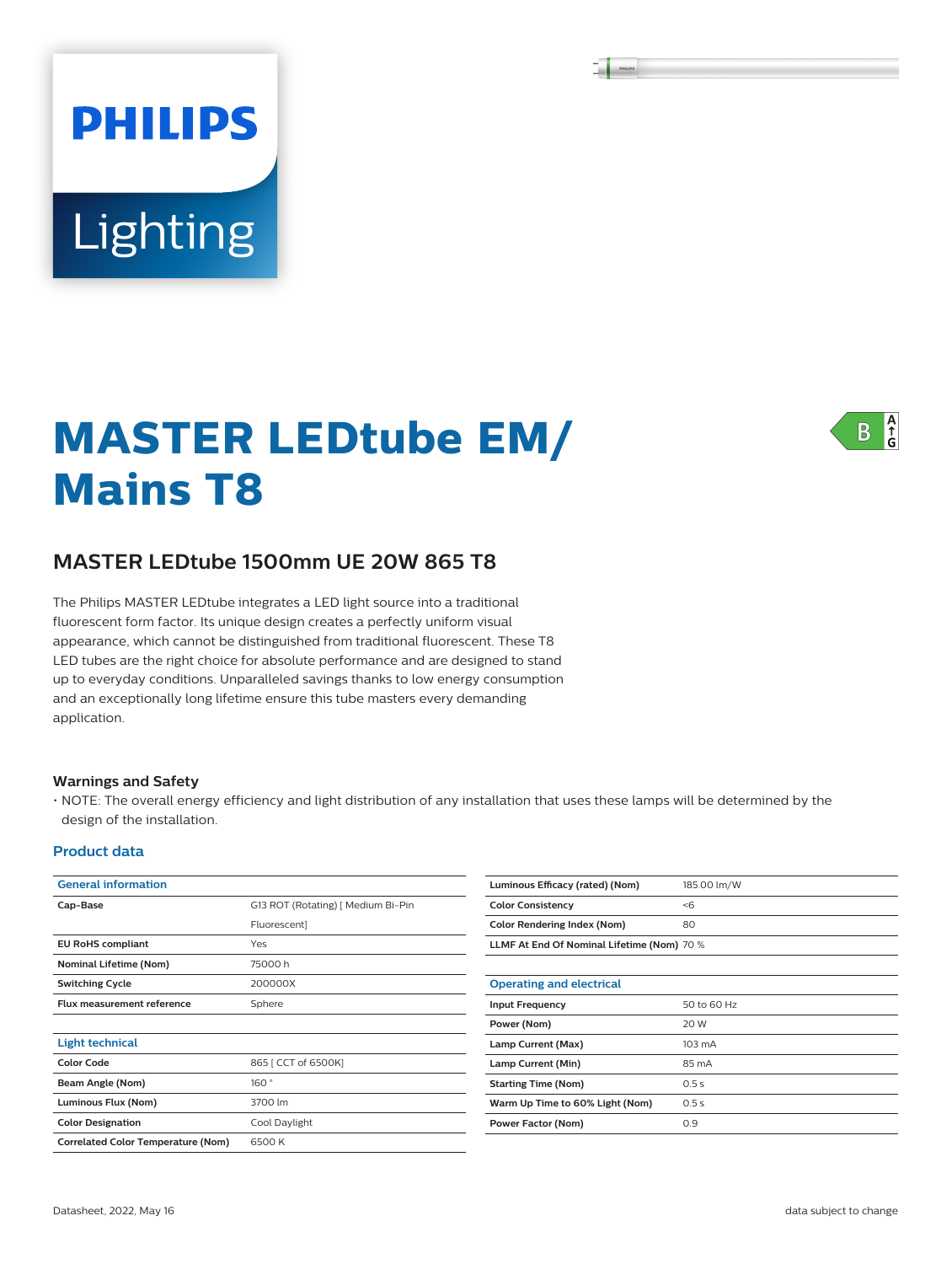#### **MASTER LEDtube EM/Mains T8**

| <b>Voltage (Nom)</b>            | 220-240 V          |  |  |  |  |
|---------------------------------|--------------------|--|--|--|--|
|                                 |                    |  |  |  |  |
| <b>Temperature</b>              |                    |  |  |  |  |
| T-Ambient (Max)                 | 45 °C              |  |  |  |  |
| T-Ambient (Min)                 | $-20$ °C           |  |  |  |  |
| T-Storage (Max)                 | 65 °C              |  |  |  |  |
| T-Storage (Min)                 | $-40^{\circ}$ C    |  |  |  |  |
| T-Case Maximum (Nom)            | 60 °C              |  |  |  |  |
|                                 |                    |  |  |  |  |
| <b>Controls and dimming</b>     |                    |  |  |  |  |
| Dimmable                        | <b>No</b>          |  |  |  |  |
|                                 |                    |  |  |  |  |
| <b>Mechanical and housing</b>   |                    |  |  |  |  |
| <b>Bulb Finish</b>              | Frosted            |  |  |  |  |
| <b>Bulb Material</b>            | Glass              |  |  |  |  |
| <b>Product Length</b>           | 1500 mm            |  |  |  |  |
| <b>Bulb Shape</b>               | Tube, double-ended |  |  |  |  |
|                                 |                    |  |  |  |  |
| <b>Approval and application</b> |                    |  |  |  |  |
| <b>Energy Efficiency Class</b>  | B                  |  |  |  |  |

| <b>Energy Saving Product</b>         | Yes                                      |  |  |  |
|--------------------------------------|------------------------------------------|--|--|--|
| <b>Approval Marks</b>                | RoHS compliance TUV CE marking KEMA Keur |  |  |  |
|                                      | certificate                              |  |  |  |
| Energy Consumption kWh/1000 h        | 20 kWh                                   |  |  |  |
| <b>EPREL Registration Number</b>     | 453170                                   |  |  |  |
|                                      |                                          |  |  |  |
| <b>Product data</b>                  |                                          |  |  |  |
| Full product code                    | 871951433978100                          |  |  |  |
| Order product name                   | MASTER LEDtube 1500mm UE 20W 865 T8      |  |  |  |
| <b>EAN/UPC - Product</b>             | 8719514339781                            |  |  |  |
| Order code                           | 929003067302                             |  |  |  |
| <b>Numerator - Quantity Per Pack</b> | 1                                        |  |  |  |
| Numerator - Packs per outer box      | 10                                       |  |  |  |
| Material Nr. (12NC)                  | 929003067302                             |  |  |  |
| Net Weight (Piece)                   | 0.270 kg                                 |  |  |  |

#### **Dimensional drawing**



| Product                                                         | D1 | D <sub>2</sub> | <b>A1</b> | $\mathbf{A}$ | A <sub>3</sub> |
|-----------------------------------------------------------------|----|----------------|-----------|--------------|----------------|
| MASTER LEDtube 1500mm 25.8 mm 28 mm 1498.8 mm 1505.9 mm 1513 mm |    |                |           |              |                |
| UE 20W 865 T8                                                   |    |                |           |              |                |

#### **Photometric data**



**Spectral Power Distribution Colour Light Distribution Diagram**